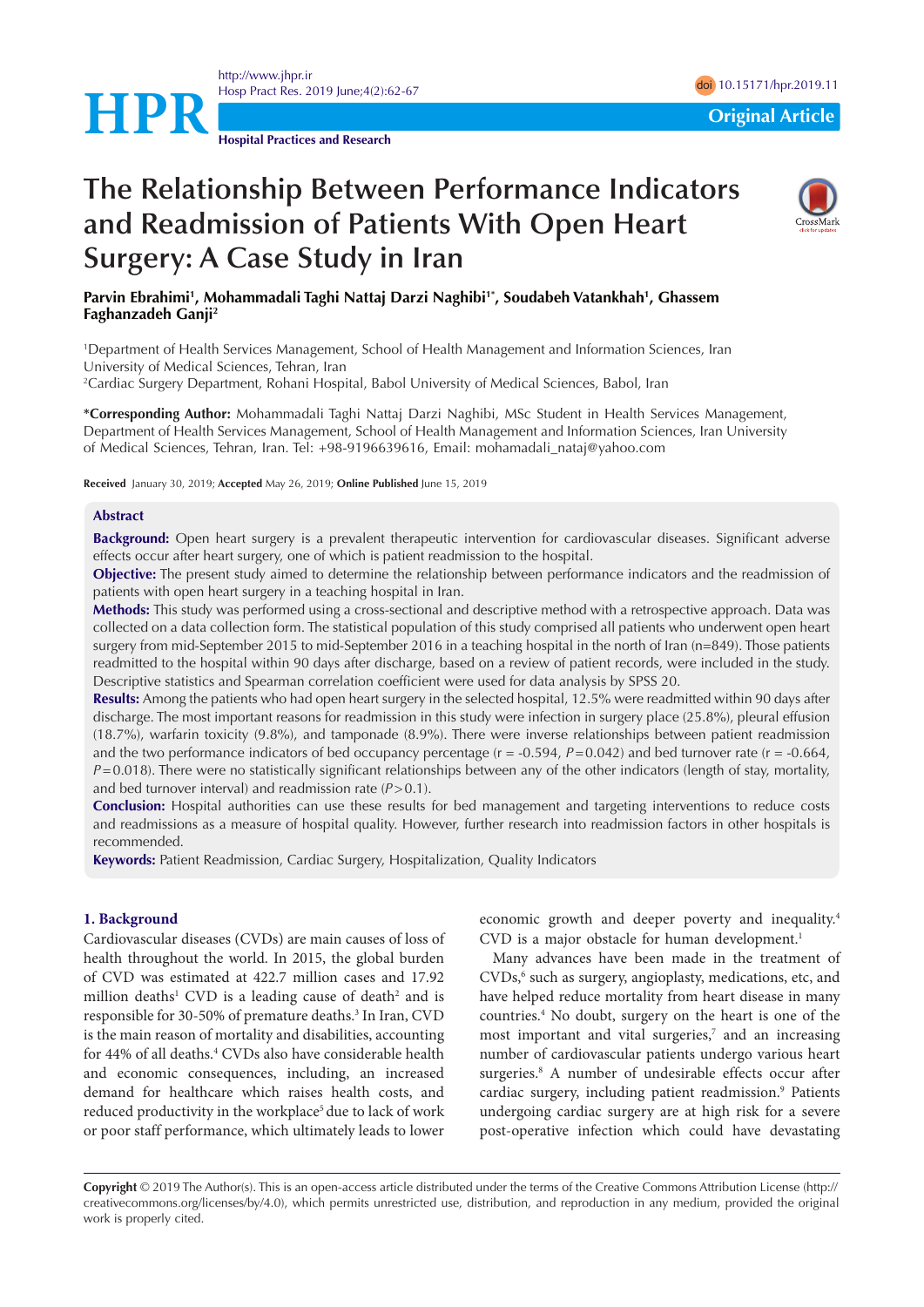clinical outcomes and which imposes high costs on both patients and the healthcare system<sup>10</sup> as reflected by long hospital stays and more readmissions.<sup>11</sup>

In a new movement to decrease healthcare costs, much attention has been focused on the rate of readmission during the first 30 days after discharge from hospital.<sup>12</sup> The rate of readmission 30 days after discharge is about 20% among all Medicare patients with an approximate cost of \$17.4 billion.<sup>13,14</sup> Hospital readmission is common, undesirable, and usually used as a quality indicator of care in the United States and England. Moreover, it is linked to financial penalties.15,16 Decreasing readmission provides an exclusive opportunity for improving quality and for reducing costs, and it is considered a priority in quality improvement.17 Some studies have shown that most readmissions are preventable; reducing readmission rates is considered a factor for improving quality in the future.<sup>18</sup>

The need to decrease costs arising from early rehospitalization and increasing readmission within 30 days after discharge has attracted the attention of researchers and other authorities to find solutions for reducing potential and preventable hospital readmissions.19 Indicators, such as readmission rate, bed occupancy,20 mortality, and length of stay, are used to assess hospital performance and quality of care and are interrelated, which will affect the explanation of hospital outcomes,<sup>21,22</sup> although in some studies, such relationships have not been supported.21 A limited number of studies have investigated patient readmission after heart surgery.<sup>9</sup>

Investigating the correlation between hospital performance indicators and readmission rate after heart surgery can help decision makers and authorities in carrying out necessary interventions to manage hospital beds, planning suitable solutions for decreasing patient readmission, reducing costs arising from patient readmissions, and increasing the quality of patient care.

## **2. Objective**

It is noteworthy that to date, only a limited number of studies have investigated patient readmission in northern Iran. Furthermore, the teaching hospital selected for this study is the largest hospital in the region; there is no other hospital west of said province that can accommodate cardiac surgery patients. It seems that there are cases of patients being readmitted to this hospital after open heart surgery. Therefore, the current study aimed to investigate the relationships between performance indicators and readmissions of patients who have had open heart surgery in the teaching hospital in order to recognize the causes associated with patient readmissions and reduce them.

# **3. Methods**

This cross-sectional and descriptive study was conducted with a retrospective approach. The statistical population of the study comprised all patients who had undergone open heart surgery between mid-September 2015 and mid-September 2016 in a teaching hospital in northern Iran (n=849). Those patients readmitted to the hospital during the first 90 days after discharge from hospital were included in the study.

It was deemed likely that some patients who had undergone heart surgery but had not been readmitted would have been admitted to another hospital during the study period. To investigate this issue, 450 patients of the study population were randomly selected based on the Morgan table and contacted by telephone about the possibility of their readmission in other hospitals.

Two data collection forms, created based on the literature review and verified by three experts, were used to collect patient data, readmission rates, and hospital performance indicators for 12 months. The forms collected data related to the patients' age, gender, type of insurance, place of residence, occupation, cause of admission, type of treatment, admission date, discharge date, length of stay, reason for readmission, and readmission and discharge dates. Moreover, the forms gathered data on 5 items related to hospital performance indicators, i.e. average length of stay for patients, bed turnover rate, percentage of bed occupancy, bed turnover interval, and mortality rate. The above-mentioned items from the collection data forms, duration of the performance indicators, and readmission rates were categorized on a monthly basis over a given year.

After obtaining ethical approval for the study from Iran University of Medical Sciences, the researchers obtained permission from the related authorities and the manager of the selected teaching hospital to collect the required data. They were committed to preserving confidentiality regarding the patients' information and the name of the hospital.

Then, patients' readmissions data and the hospital performance indicators were gathered according to the data collection forms with successive visits to the statistics and medical records units of the hospital. Using the hospital information system, patients who were readmitted to the hospital during the first 90 days after heart surgery were identified. The medical records of all rehospitalization cases were studied and the relevant information collected.

Moreover, 450 patients who were not readmitted to the hospital were also identified and questioned in a telephone conversation about the possibility of their being readmitted to other hospitals.

Data was analyzed using descriptive statistics (frequency, percentage, mean, and standard deviation), Spearman correlation coefficient (because only 12 months of data was gathered), and SPSS 20.

## **4. Results**

Data analysis results indicated that among the 849 patients who had undergone open heart surgery in the selected teaching hospital, a total of 106 patients (12.5%) had been readmitted within the first 90 days after discharge, and of these cases, 84% were readmitted within 30 days after discharge.

The 450 patients who were not readmitted to the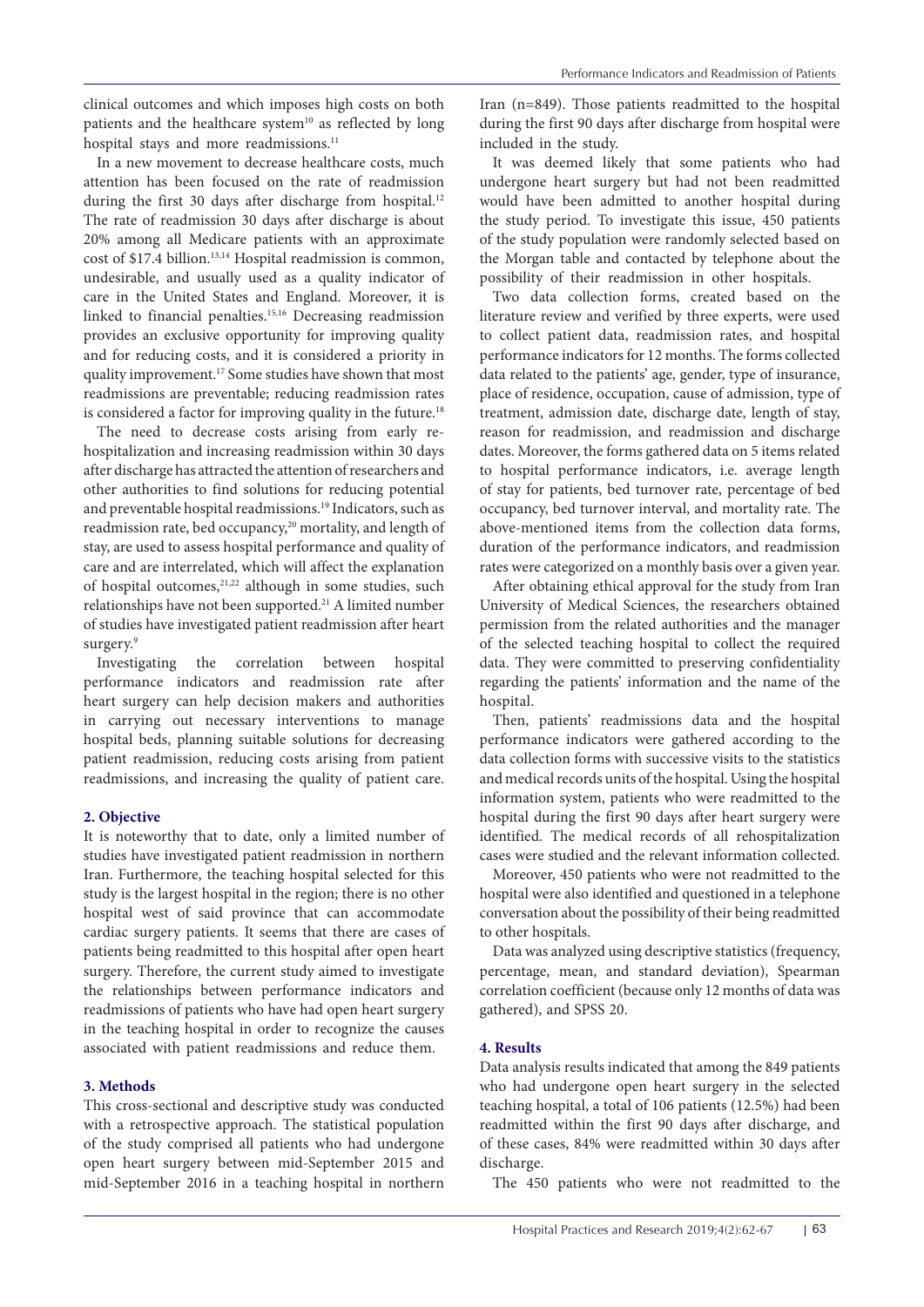studied hospital were called, and it was found that 14 (approximately 3.1%) of them had been readmitted to other hospitals within 90 days after discharge. As shown in Table 1, most readmitted patients were women (55.7%), living in rural areas (59.4%), and mostly housekeepers (49.1%). The average age of the readmitted patients was 64.5 years, and their average length of stay (LOS) was 21.65 days.

As seen in Table 2, the most common reason for patient readmission was coronary artery disease (CAD) (49.1%), and the highest frequency of their treatment type was coronary artery bypass grafting (CABG) (49.1%).

It should be noted that 106 patients were readmitted to the hospital with the first 90 days after heart surgery (Table 2), while 6 of them were readmitted 2 times after heart surgery. Therefore, the total number of readmissions was 112 times (Table 1).

|  |                     | Table 1. Demographic Characteristics of Readmitted Patients, |  |  |
|--|---------------------|--------------------------------------------------------------|--|--|
|  | September 2015-2016 |                                                              |  |  |

| Variable                      | <b>Type</b>                                                                                                                                                                                              | No.            | $\frac{0}{0}$ |
|-------------------------------|----------------------------------------------------------------------------------------------------------------------------------------------------------------------------------------------------------|----------------|---------------|
|                               | Male                                                                                                                                                                                                     | 47             | 44.3          |
| Gender                        | Female                                                                                                                                                                                                   | 59             | 55.7          |
|                               | >50                                                                                                                                                                                                      | 8              | 7.5           |
|                               | 50-59                                                                                                                                                                                                    | 28             | 26.4          |
| Age                           | 60-69                                                                                                                                                                                                    | 37             | 34.9          |
|                               | >70<br>Rural<br>Urban<br>Housekeeper<br>Self-employed<br>Farmer<br>Retired<br>Employee<br><10 days<br>$10 - 14$<br>$15 - 21$<br>$22 - 29$<br>$\geq 30$<br>CAD<br><b>MR</b><br>CAD & MR<br>Others<br>CABG | 33             | 31.1          |
| Place of                      |                                                                                                                                                                                                          | 63             | 59.4          |
| habitation                    |                                                                                                                                                                                                          | 43             | 40.6          |
|                               |                                                                                                                                                                                                          | 52             | 49.1          |
|                               |                                                                                                                                                                                                          | 34             | 32.1          |
| Occupation                    |                                                                                                                                                                                                          | 11             | 10.4          |
|                               |                                                                                                                                                                                                          | 6              | 5.7           |
|                               |                                                                                                                                                                                                          | 3              | 2.8           |
|                               |                                                                                                                                                                                                          | 14             | 13.2          |
|                               |                                                                                                                                                                                                          | 15             | 14.2          |
| Length of stay<br>(LOS) (day) |                                                                                                                                                                                                          | 41             | 38.7          |
|                               |                                                                                                                                                                                                          | 16             | 15.1          |
|                               |                                                                                                                                                                                                          | 20             | 18.9          |
|                               |                                                                                                                                                                                                          | 52             | 49.1          |
| Cause of                      |                                                                                                                                                                                                          | 6              | 5.7           |
| hospitalization               |                                                                                                                                                                                                          | 38             | 35.8          |
|                               |                                                                                                                                                                                                          | 10             | 9.4           |
|                               |                                                                                                                                                                                                          | 52             | 49.1          |
|                               | Mitral valve repair                                                                                                                                                                                      | $\overline{4}$ | 3.8           |
|                               | Replacing mitral valve                                                                                                                                                                                   | 3              | 2.8           |
| Type of<br>treatment          | CABG & mitral valve<br>repair                                                                                                                                                                            | 34             | 32.1          |
|                               | CABG & replacing mitral<br>valve                                                                                                                                                                         | 5              | 4.7           |
|                               | Others                                                                                                                                                                                                   | 8              | 7.5           |
| Total patients readmitted     |                                                                                                                                                                                                          |                | 100           |

Table 3 shows the monthly status of patient readmissions and performance indicators, including bed occupancy rate, number of deaths, LOS, bed turnover rate, and bed turnover interval in the selected teaching hospital in northern Iran from mid-September 2015 to 2016 (Table 3).

According to the results of the Spearman correlation coefficient test (Table 4), bed turnover rate and readmissions had a reverse statistically significant correlation (*P*=0.018). Also, bed occupancy rate and readmissions had a reverse statistically significant correlation (*P*=0.042). This indicates that increasing bed turnover and bed occupancy rates will decrease patient readmission rate (Table 4).

It is necessary to note that the result of the Spearman correlation coefficient test on the collected data indicates that there is no significant statistical correlation between patient readmissions and other performance indicators, including length of stay  $(P=0.175)$ , bed turnover interval (*P*=0.119), and mortality (*P*=0.399) (Table 4).

# **5. Discussion**

Based on the collected data, the findings indicate that among the 849 patients who had undergone open heart surgery in the selected teaching hospital in northern Iran, a total of 106 of them (12.5%) were readmitted within 90 days, and among them, 84% were readmitted within 30 days after discharge. Also, it was estimated that 3.1% of the patients were readmitted to other hospitals during this 90-day period. The most common reason for patient readmission was CAD (49.1%), and the treatment type with the highest frequency was CABG (49.1%).

The most important reasons for readmission in this study were infection in surgery site (25.8%), pleural effusion (18.7%), Warfarin toxicity (9.8%), and tamponade (8.9%).

**Table 2.** Reasons for Patient Readmission After Heart in September 2015-2016

| <b>Reason for readmission</b> | No.            | $\frac{0}{0}$ |
|-------------------------------|----------------|---------------|
| Infection in surgery place    | 29             | 25.8          |
| Pleural effusion              | 21             | 18.7          |
| Warfarin toxicity             | 11             | 9.8           |
| Stroke                        | 7              | 6.2           |
| Tamponade                     | 10             | 8.9           |
| Arrhythmia                    | 4              | 3.5           |
| Shortness of breath           | $\overline{4}$ | 3.5           |
| Chest pain                    | 3              | 2.7           |
| Pneumonia                     | $\overline{4}$ | 3.5           |
| Sepsis                        | $\overline{2}$ | 1.9           |
| Headache and dizziness        | $\mathfrak{D}$ | 1.9           |
| Anemia                        | $\overline{2}$ | 1.9           |
| Congestive heart failure      | 3              | 2.7           |
| Heart failure                 | $\overline{2}$ | 1.9           |
| Irrelevant reasons            | 8              | 7.1           |
| Total number of readmissions  | 112            | 100           |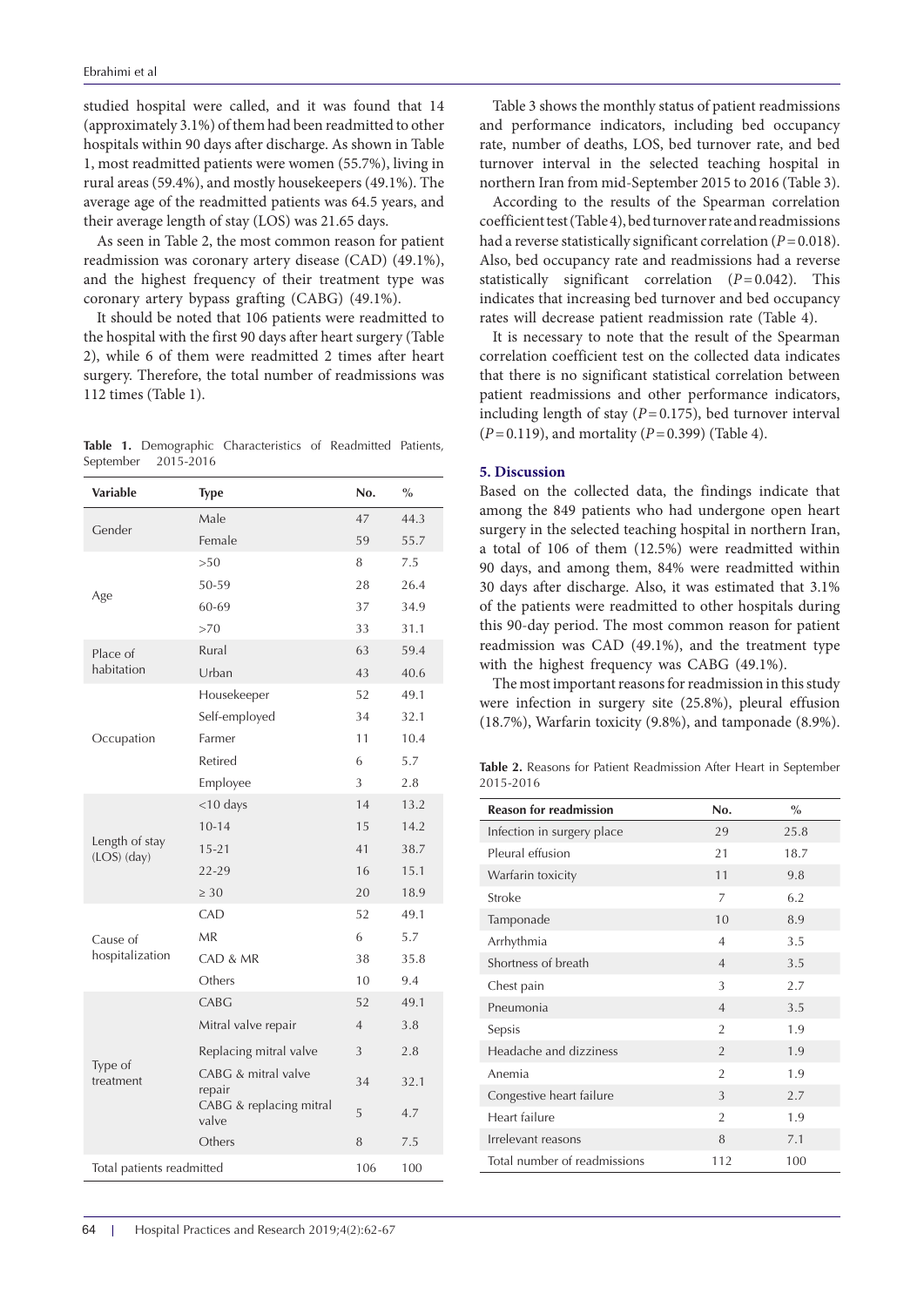There were inverse relationships between readmissions and the two performance indicators of bed occupancy percentage ( $r = -0.594$ ,  $P = 0.042$ ) and bed turnover rate  $(r = -0.664, P = 0.018)$ , and there were no statistically significant correlations between any of the other indicators (length of stay, mortality, and bed turnover interval) and patient readmission (*P*>0.1).

Espinoza et al<sup>23</sup> estimated the rate of rehospitalization 30 days after open heart surgery to be 11.7%, average patient age was 65, and most readmitted patients were women with a length of stay of more than five days. The highest rate of surgery was related to CABG, which was consistent with the present study.

Iribarne et al<sup>18</sup> showed that the rate of rehospitalization 65 days after open heart surgery was 18.7%, of which 80.6% comprised readmissions within 30 days after surgery. The main reasons for readmission included infection, arrhythmia, increased intravascular volume, pleural effusion, and chest pain. The average length of stay was 22 days and rehospitalization occurred most among females and CABG patients. The average age of readmitted patients was 64 years.

The findings of the present study are relatively consistent with those of Iribarne et al, except for the rehospitalization rate. The high readmission rate seen in the study of Iribarne et al<sup>18</sup> compared with that of the present study could be due to their larger sample size and greater number of centers.10

Redzek et al<sup>9</sup> determined the rate of readmission among open heart surgery patients to be 9.54%, of which 56.2% were readmitted within 30 days after surgery. Congestive heart failure, sternal dehiscence, arrhythmia, infection, chest pain, and pericardial effusion were the most important reasons for readmission. The average age of the readmitted patients was 68 years, and CABG was the most common cause of heart surgery, which is consistent with the findings of the present study.

Magnus et  $al<sup>24</sup>$  found that the most important causes

for readmission in patients with open heart surgery were infection, tamponade, pleural effusion, and arrhythmia, which seems comparable with the findings of the present study.

Redzek et al<sup>9</sup> concluded that there was no significant correlation between length of stay and readmission after open heart surgery, which is consistent with the findings of the present study.

Sud et al<sup>25</sup> conducted a cohort study on 58,230 patients suffering from heart failure in Canada. Their results showed that a long length of stay is correlated with increases in readmission and mortality. The present study did not show a meaningful relationship between length of stay and readmission, although this correlation was negative. Compared with the findings of Sud et al,<sup>25</sup> it is possible to assume that different results would have been obtained if the present study period lasted longer than one year and more hospitals were studied.

Maniar et al<sup>26</sup> concluded that there was a positive correlation between length of stay and readmission in open heart surgery patients; increasing the length of stay may result in increasing readmissions. The difference between the results of the present study and those of Maniar et  $al^{26}$ could be due to their use of a logistic regression model, a high number of samples (2096), and a longer period (25 months).

Lingsma et al studied patients discharged from 26 hospitals during 2007 to 2012. Their findings revealed that the readmission rate among these patients was not associated with either long length of stay or mortality. According to the findings of the current study, there was no significant correlation between readmission and the two indicators of mortality and LOS, which confirms the study results of Lingsma et al.<sup>21</sup>

Do et al<sup>27</sup> studied the effect of a heart failure care program on the outcomes of 257 patients in Vietnam. Their results revealed that the readmission rate 60 days after discharge

**Table 3.** Monthly Status of Readmissions and Performance Indicators of the Hospital Under Study During Mid-September 2015-2016

| Month            | No. of Readmissions | Bed Occupancy (%) | No. of Mortality | Length of Stay (LOS) | <b>Bed Turnover Rate</b> | <b>Bed Turnover Interval</b> |
|------------------|---------------------|-------------------|------------------|----------------------|--------------------------|------------------------------|
| $\mathbf{1}$     | $\overline{7}$      | 93                | $\mathbf{0}$     | 4.9                  | 27.9                     | 4.7                          |
| 2                | 13                  | 86.7              | $\overline{2}$   | 6                    | 26                       | 5.7                          |
| $\mathbf{3}$     | 11                  | 82.1              | $\overline{4}$   | 4.5                  | 24.6                     | 4.3                          |
| $\overline{4}$   | $\overline{7}$      | 98.6              | $\mathbf{1}$     | 3.3                  | 29.6                     | 3.2                          |
| $\sqrt{5}$       | 6                   | 89.4              | $\, 8$           | 6.1                  | 26.8                     | 5.9                          |
| 6                | 11                  | 81.8              | $\overline{4}$   | 5.3                  | 23.7                     | 5.1                          |
| $\boldsymbol{7}$ | 15                  | 49.9              | $\overline{4}$   | 4.5                  | 15.5                     | 4.2                          |
| 8                | 6                   | 95.1              | 6                | 6                    | 29.7                     | 5.8                          |
| $\overline{9}$   | 10                  | 93.3              | 3                | 6                    | 28.9                     | 5.8                          |
| 10               | 12                  | 90                | 5                | 5.7                  | 27.6                     | 5.5                          |
| 11               | 6                   | 90.2              | 6                | 6.3                  | 28                       | 6                            |
| 12               | 8                   | 80.1              | 3                | 5.6                  | 24.8                     | 5.4                          |
| Total            | 112                 | 85.85             | 46               | 5.35                 | 26.1                     | 5.1                          |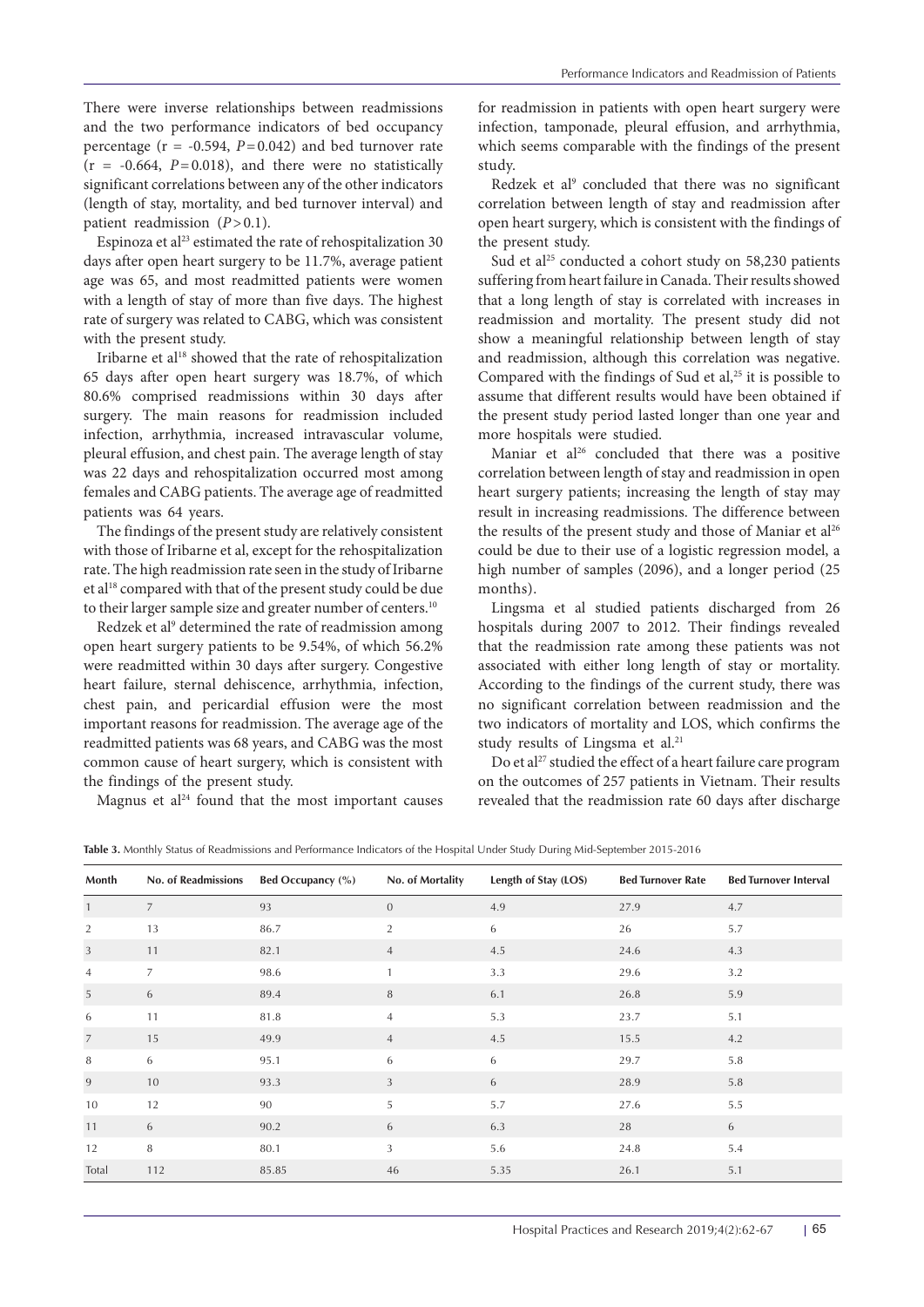| <b>Readmissions</b>          | <b>Indicators</b>     | Min. | Max. | Mean  | <b>SD</b> | The Result of Spearman Correlation Test |
|------------------------------|-----------------------|------|------|-------|-----------|-----------------------------------------|
|                              | Bed turnover rate     | 15.5 | 29.7 | 26.09 | 3.86      | $r = -0.664$ , $P = 0.018$              |
| $Min. = 6$                   | Bed occupancy rate    | 49.9 | 98.6 | 85.85 | 12.64     | $r = -0.594$ , $P = 0.042$              |
| $Max. = 15$<br>Mean = $9.33$ | Bed turnover interval | 3.2  | 6    | 5.13  | 0.86      | $r = -0.474$ , $P = 0.119$              |
| $SD = 3.08$                  | Length of stay (LOS)  | 3.3  | 6.3  | 5.35  | 0.89      | $r = -0.419$ , $P = 0.175$              |
|                              | Mortality             |      | 6.1  | 2.8   | 1.73      | $r = -0.269$ , $P = 0.399$              |

**Table 4.** Correlation Between Performance Indicators and Readmissions in the Hospital Under Study

was 12.5%, which is similar to the readmission rate within 90 days after discharge in the present study.

Parker et al<sup>28</sup> conducted a cohort study with 162 patients aged 18 years who had undergone cardiac surgery between 2010 and 2014. They found that 12.9% of the patients experienced readmission or death during the first 30 days after discharge. This finding matches that of the present study, although the average age of the patients differed between the two studies. Parker et al also showed a correlation between readmission and mortality after surgery, which is not comparable with this study, possibly because of the different methodologies, study periods, and the average age of the samples.

The rate of readmission, reasons for it, and its relationship with some performance indicators may be confirmed by other research results, although in some cases the evidence does not support the findings of this study.

As a limitation of this study, it should be mentioned that among the various performance indicators of hospitals, only five were selected and investigated in this study. It seems that more, other hospitals should be studied.

# **6. Conclusion**

This study indicated that the most important reasons for readmission after cardiac surgery in the teaching hospital include infection, pleural effusion, warfarin toxicity, and tamponade. Patient readmission was found to be inversely correlated with bed occupancy and bed turnover rate. The hospital administrators may use these results in planning for proper bed management and targeting interventions to reduce costs and decrease patients' readmissions after cardiac surgery. The main causes and related factors of patient readmission identified in this study can give a better understanding so as to take advantage of hospital data and performance indicators in line with increasing efficiency and effectiveness.

According to the results of this study and other similar studies, infection is one of the most important causes of readmission, which also requires the adoption of necessary measures and initiatives to moderate and reduce the rate of readmission of patients after open heart surgery and, ultimately, to improve the quality of service.

# **Authors' Contributions**

PE, MTNDN, SV, and GFG designed the study. PE and MTNDN supported all steps of the study. Literature review and gathering data was done by MTNDN. All the authors contributed to the analysis and interpretation of data. PE and MTNDN wrote, translated, and revised the paper.

# **Conflict of Interest Disclosures**

There was no conflict of interest in this study.

## **Ethical Approval**

Due to ethical considerations, the confidentiality of the collected data was preserved at various stages of this research. The current study was approved by the Ethics Committee of the Vice-Chancellor for Research and Technology of Iran University of Medical Sciences with code No. IR.IUMS.REC.1395.9211564205.

#### **Acknowledgments**

This article is based on a master's thesis titled "The relationship between performance indicators and readmissions of patients with open heart surgery in the teaching hospital: 2015-2016", sponsored by the Vice-Chancellor for Research and Technology of Iran University of Medical Sciences with the code IUMS/ SHMIS<sub>1395</sub>/9211564205. The current researchers are extremely grateful to the honorable authorities of Iran University of Medical Sciences and the teaching hospital for their support of this research as well as all those who provided us with their experiences.

# Research Highlights

## **What Is Already Known?**

Cardiac surgery is among the major and vital treatments of patients suffering from cardiovascular diseases. One of the undesirable effects of heart surgery is patient readmission, which its decline may result in the improvement of healthcare quality and may also decrease costs.

## **What This Study Adds?**

Patient readmission following heart surgery is correlated with performance indicators including bed occupancy and bed turnover rates. Considering the extent, reasons and the correlated variables, patient readmission can be used for better management of hospital beds and implementing targeted interventions to reduce readmission rate in order to improve quality and efficiency.